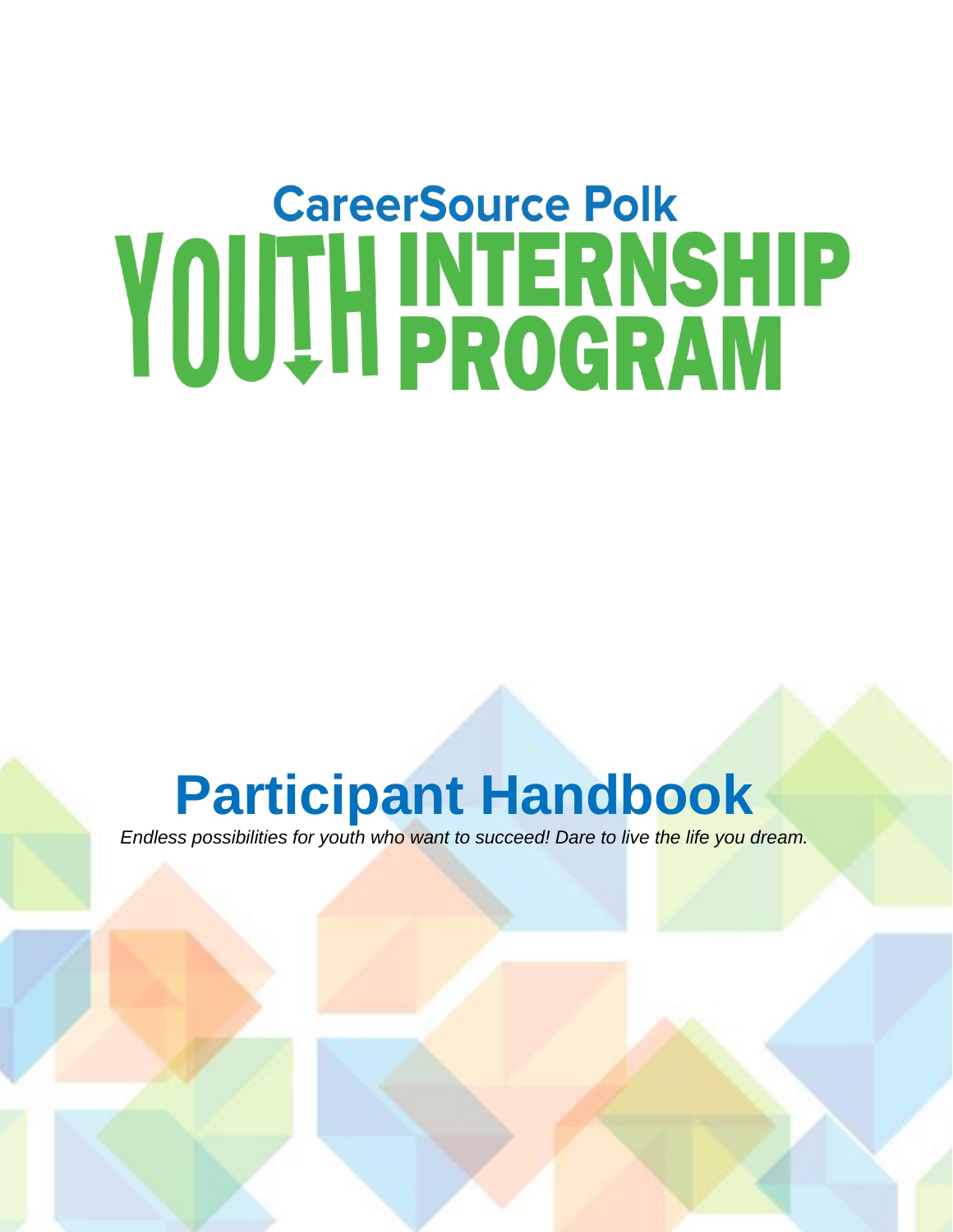### **Table of Contents**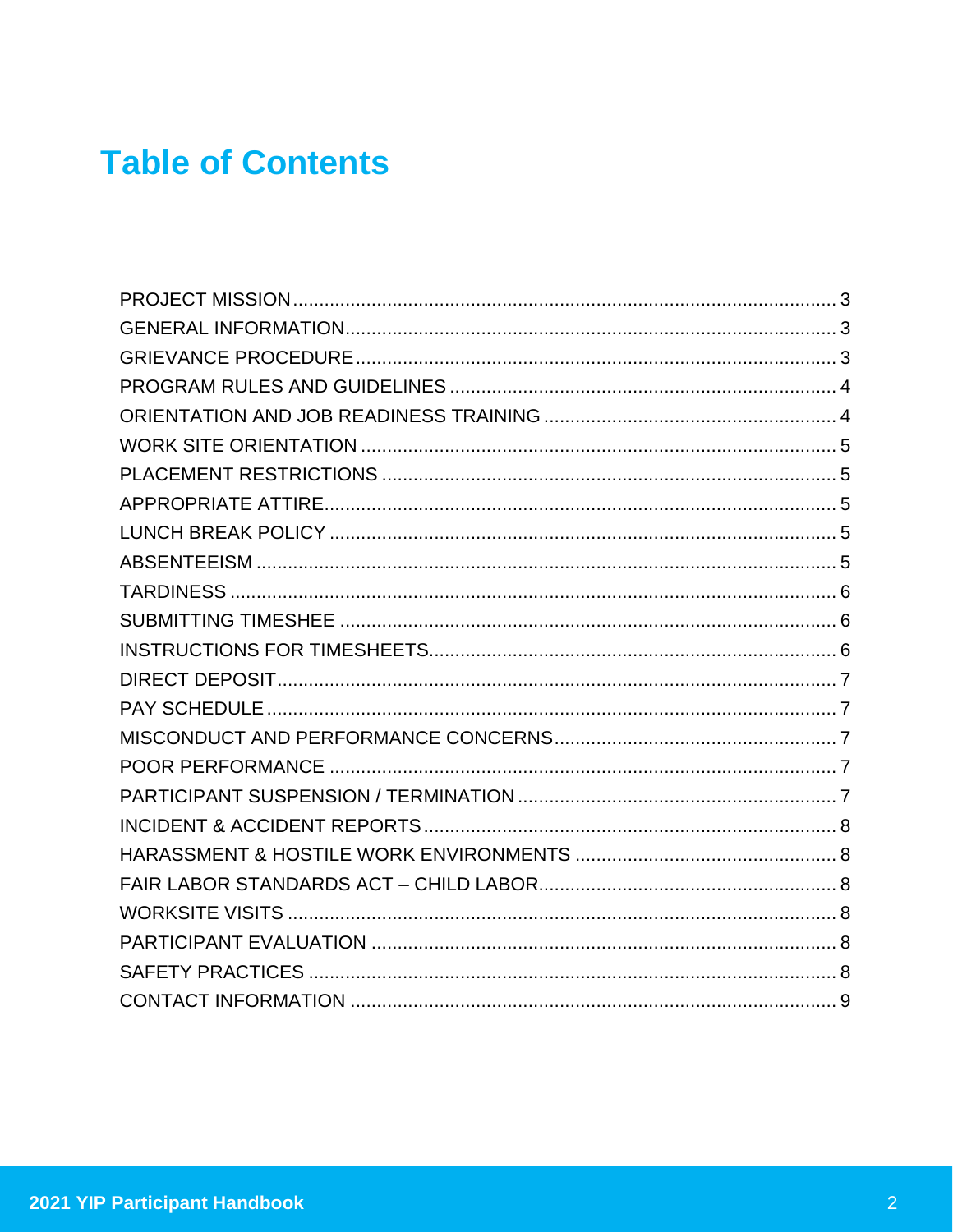#### **PROJECT MISSION**

To provide a quality work experience to Polk County's youth that will prepare them to acquire the skills and experience needed to obtain and maintain employment leading to a successful transition into the labor force.

#### **GENERAL INFORMATION**

Welcome to the CareerSource Polk 2021 Youth Internship Program which is designed to provide you with a meaningful work experience as well as mentoring and work-readiness training. The twenty (20) week program is designed for out-of-school youth between the ages of 18 and 24. The start date for each participant will vary and will conclude after the 20 weeks has been exhausted.. Participants will work up to 30 hours a week at a subsidized wage of \$15.00 per hour. This internship equips participating youth with the following: .

- Skills needed to be successful and obtain a job in the real world
- **Exposure to various career industries**
- **Opportunity to earn money and gain new skills while working**
- Tools on how to save and budget for future goals
- Skills to effective and appropriate manage workplace behaviors
- **E** Interaction with working professionals in a positive work environment
- **E** Improved confidence, self-advocacy, and individualism

To provide meaningful work experiences for our participants, we partner with local businesses to help place our young people in jobs. Each intern must go through an application and eligibility process before being selected. They are then strategically placed in positions throughout Polk County. There may be situations where we are unable to place a young person in a desired field of choice; however, despite the job placement, skills that can be learned and gained from each job will be impactful.

#### **GRIEVANCE PROCEDURE**

A grievance is a complaint. If a grievance occurs:

- 1. First, try to work it out with your Worksite Supervisor.
- 2. If it is not possible to work it out with your Worksite Supervisor, contact CareerSource Polk' Career Development Specialist II. If needed, the Career Development Specialist II will meet with you and your Worksite Supervisor.
- 3. If the problem remains unresolved after you, your Worksite Supervisor, and the Career Development Specialist II have met, you may call CareerSource Polk' Lead, or Youth Program Manager to request that further action be taken.
- 4. If needed, the Program Manager will meet with the CareerSource Polk Contract Manager to resolve the issue. You and your Worksite Supervisor will be notified of the outcome.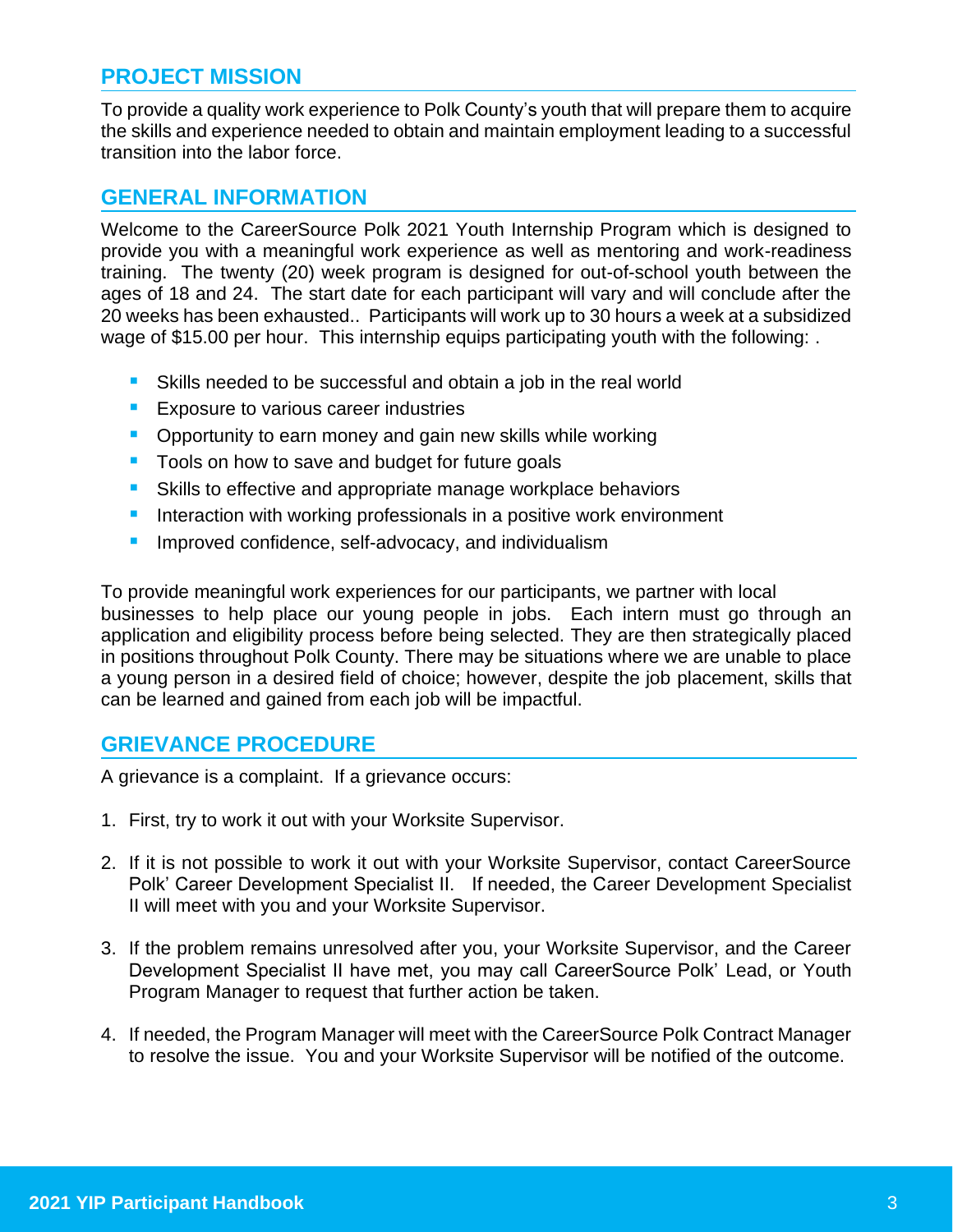#### **PROGRAM RULES AND GUIDELINES**

Interns are required to comply with all rules and guidelines of the program, in addition to those assigned by the Worksite Supervisor.

#### **All interns are expected to adhere to the following guidelines:**

- Know the name and contact information of the host Worksite Supervisor.
- Know the job site location and assigned work hours.
- Report to work on time in proper dress attire for the work environment.
- Stay actively engaged in assigned work tasks. If a summer intern notices that more work is needed, then seek assistance from the Worksite Supervisor.
- Despite the assigned tasks, all interns should do their best at all times. If questions arise, please seek help from a reliable source.
- Be respectful and professional, showing a desire to learn and grow. You never know who may be watching and the different opportunities that may result from this internship.
- **E** Your friends, boyfriends, girlfriends, and relatives will not be permitted to visit you while you are working.
- You must obtain permission before making phone calls from the worksite telephones. Improper use of the phones may be grounds for dismissal.
- **Personal belongings may not be used during working hours. All valuable personal** belongings should be left at home. CareerSource Polk is not responsible for any lost or stolen items.
- **E** If you are supervising children at your worksite, you must bring disciplinary issues to your Worksite Supervisor's attention. You are NOT allowed to discipline children.

#### **ORIENTATION AND JOB READINESS TRAINING**

CSP Worksite Monitors understand that for many interns, this may be your first paid work experience. We will ensure that you receive training on various topics and skills that you may encounter during your internship.

The Orientation and Job Readiness Training will consist of various workshops and training that will prepare and provide you with the skills needed in the workforce. Some of the topics discussed include:

- Conflict Management
- Development of Professional Goals
- **Effective Communication**
- Soft Skills
- **EXECUTE:** Financial Literacy (budgeting, saving)
- Resume/Portfolio Development
- **Professional Development**
- Quality Customer Service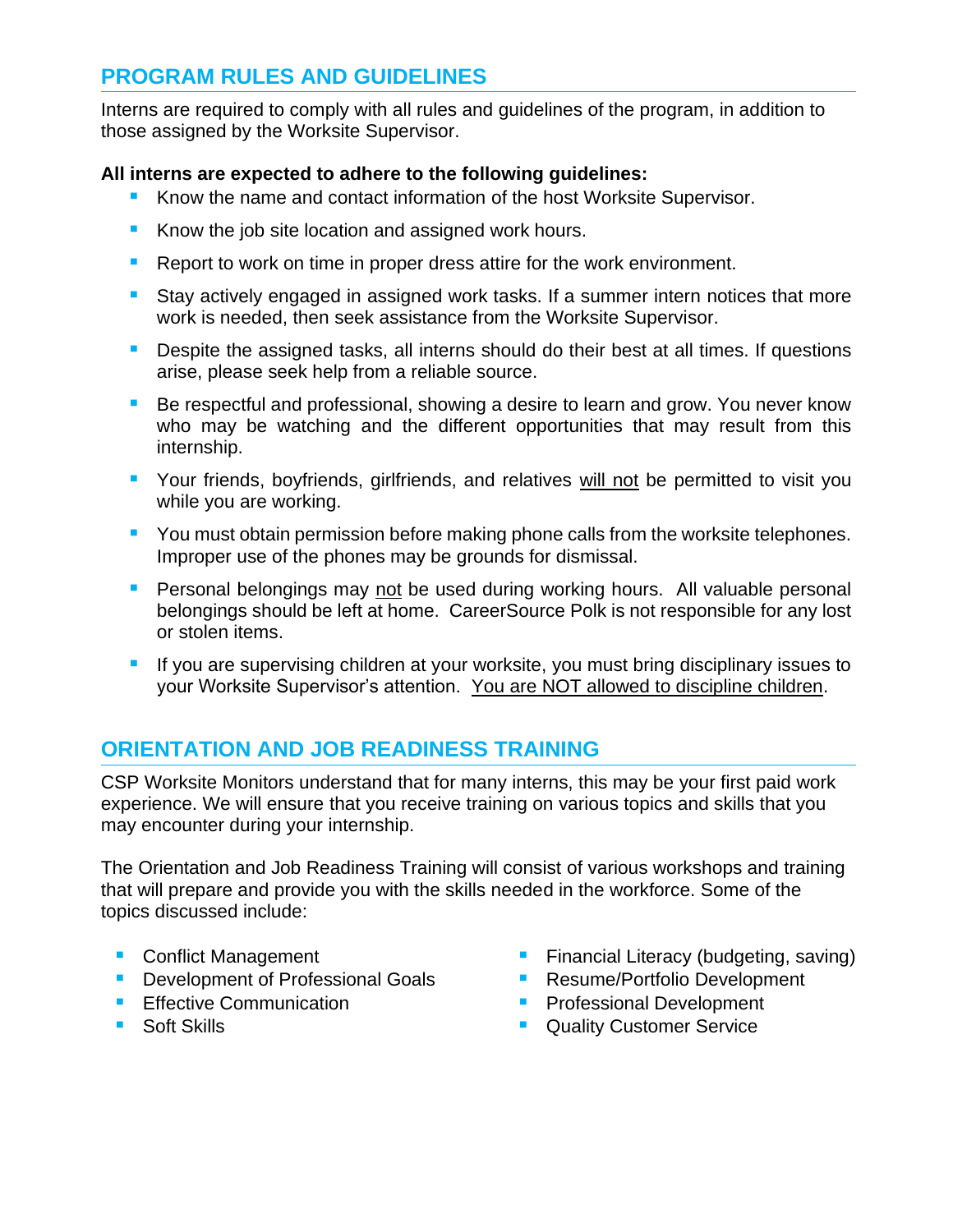#### **WORK SITE ORIENTATION**

Interns will be required to complete an online or on-site orientation which will provide them with information on what is expected while participating in the internship. The following items will be discussed during orientation:

- Basic duties and responsibilities
- Expectations of the worksite
- Who to contact in case of emergency
- **Proper workplace attire**
- Work Schedule and timesheets
- **E** Lunch-break policy
- How to report absences
- Worksite Supervisor Contact information

#### **PLACEMENT RESTRICTIONS**

As we continue to seek ways to provide every participant with positive work experiences, we have developed placement restrictions to ensure program quality and fairness.

- **EXT** Interns are restricted from being placed in the same department or as a direct report of a family member.
- **·** Interns are restricted from being placed at the same worksite for multiple internships.

#### **APPROPRIATE ATTIRE**

Your Worksite Supervisor will inform you of the proper dress code for your worksite placement. You will be expected to be clean, well-groomed, and aware of the importance of your appearance. Remember that you are a paid intern and you represent CareerSource Polk' Youth Program. **If your attire is found to be inappropriate and not in compliance with the dress code, you may be asked to leave the worksite, and will not be paid for the time you are not working.**

#### **LUNCH BREAK POLICY**

Interns are required to take at least one (1) **30 minute**, unpaid lunch break when working over five (5) hours for a shift. It is the responsibility of the Worksite Supervisor to coordinate a lunch break policy for their respective worksite. This plan will be provided to each intern during their job-site orientation on the first day of work.

#### **ABSENTEEISM**

Interns are required to provide advance notice of anticipated absences. In the event they are unable to speak to a Worksite Supervisor, they must contact their CSP Worksite Monitor to inform them of the anticipated absence.

- If the intern has an emergency, they must follow the proper protocol that has been set in place by their respective Worksite Supervisor.
- **EXT** If the intern must leave their worksite before the end of their work shift, they must notify the Worksite Supervisor before the start of that shift.
- **If** Interns will not be paid for any absences.
- Failure to follow the absenteeism protocol may result in a poor work performance notification, which may result in termination.
- Requesting time off does not mean it is approved. Interns must first receive approval before taking time off.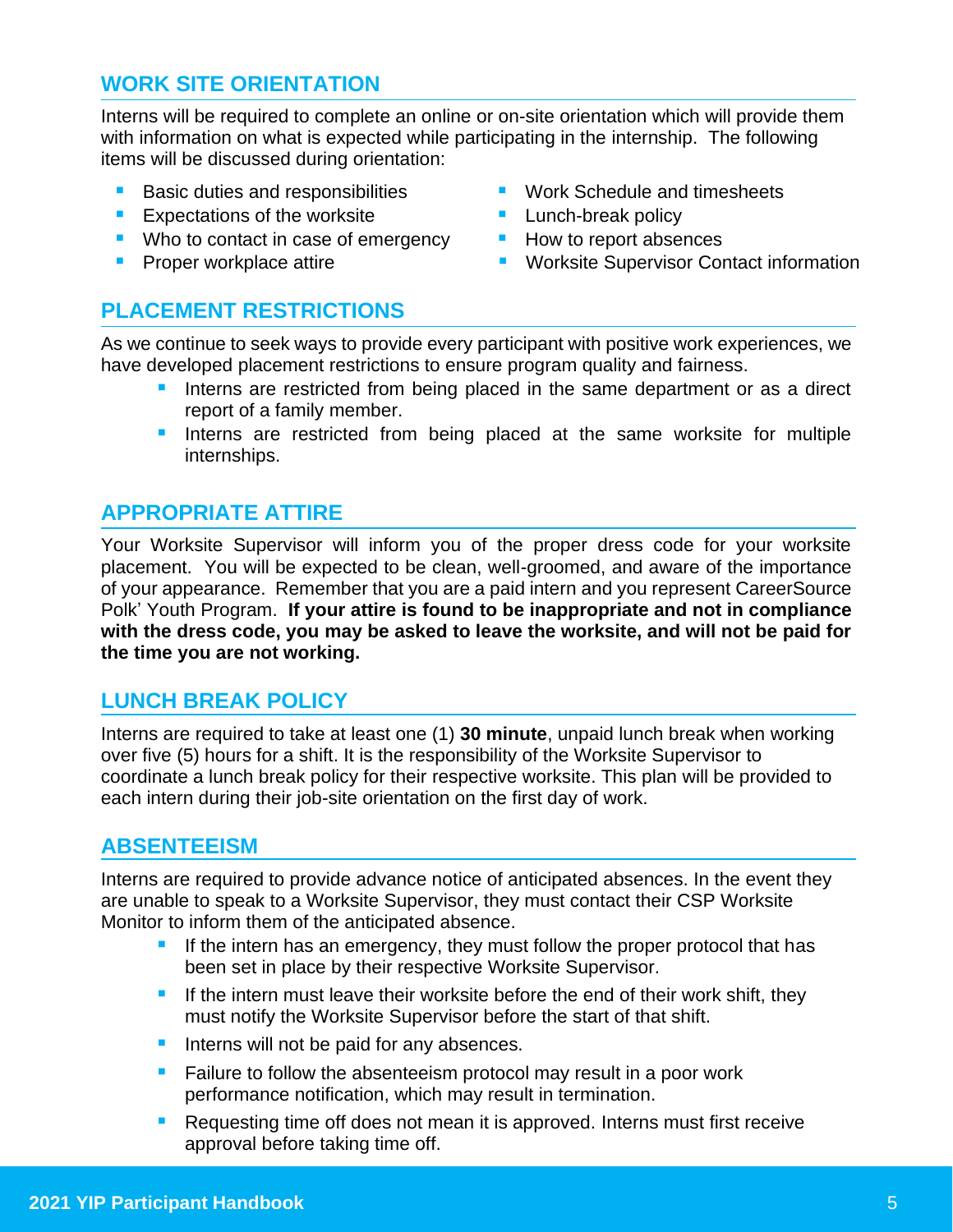#### **TARDINESS**

All interns are expected to arrive at work on time, in proper work attire and ready to work each day. Interns must ensure that they return from all breaks on time. In the event you are expecting to be late, call your Worksite Supervisor **BEFORE** your designated work shift. Please follow the protocols provided by your Worksite Supervisor if they are unavailable.

#### **SUBMITTING TIMESHEETS**

Timesheets are used to calculate the hours worked for each pay period. It is the responsibility of the Worksite Supervisor and the intern to verify the accuracy of all information recorded on the timesheets. If a timesheet is inaccurate or turned in late, can result in late payment.

- **E** Timesheets must be submitted by close of business on Friday or by 9am on Monday morning to ensure that the intern will get paid on time.
- Hours on timesheets *must not exceed the 30 hour per week maximum.*
- Both the summer intern and the Worksite Supervisor must sign and submit the timesheet by the deadline.
- **EXT** Interns *are only paid for hours worked* and are not paid for lunch breaks or holidays.
- **Timesheets are reviewed by Worksite Supervisor and CSP Worksite Monitors.**
- It is the intern's responsibility to accurately record their work attendance. Any corrections to a timesheet must be approved by both the intern and the Worksite Supervisor.

If interns are having difficulties with their timesheets, they can contact their Worksite Supervisor or Worksite Monitors. The timesheet is your attendance record and will be used to determine your paycheck amount.

#### **INSTRUCTIONS FOR TIMESHEETS**

- Step 1: To login: Use URL: https://careersourcesyep-online.ghg.com/
- Step 2: Enter Username: Last Name and First Initial (Uppercase) Example = BrownK5522
- Step 3: Enter Password: Last Name and First Initial (Uppercase) Example = BrownK
- Step 4: Click on Login
- Step 5: Click on Employee
- Step 6: Click on Timesheet
- Step 7: Click to add
- Step 8: Click on name of job site Example Disney
- Step 9: Go to Task# and select
	- WIOA Youth
- Step 10: Enter total hours for each day Must not exceed 30 hours per week. Lunch is unpaid
- Step 11: Click on Save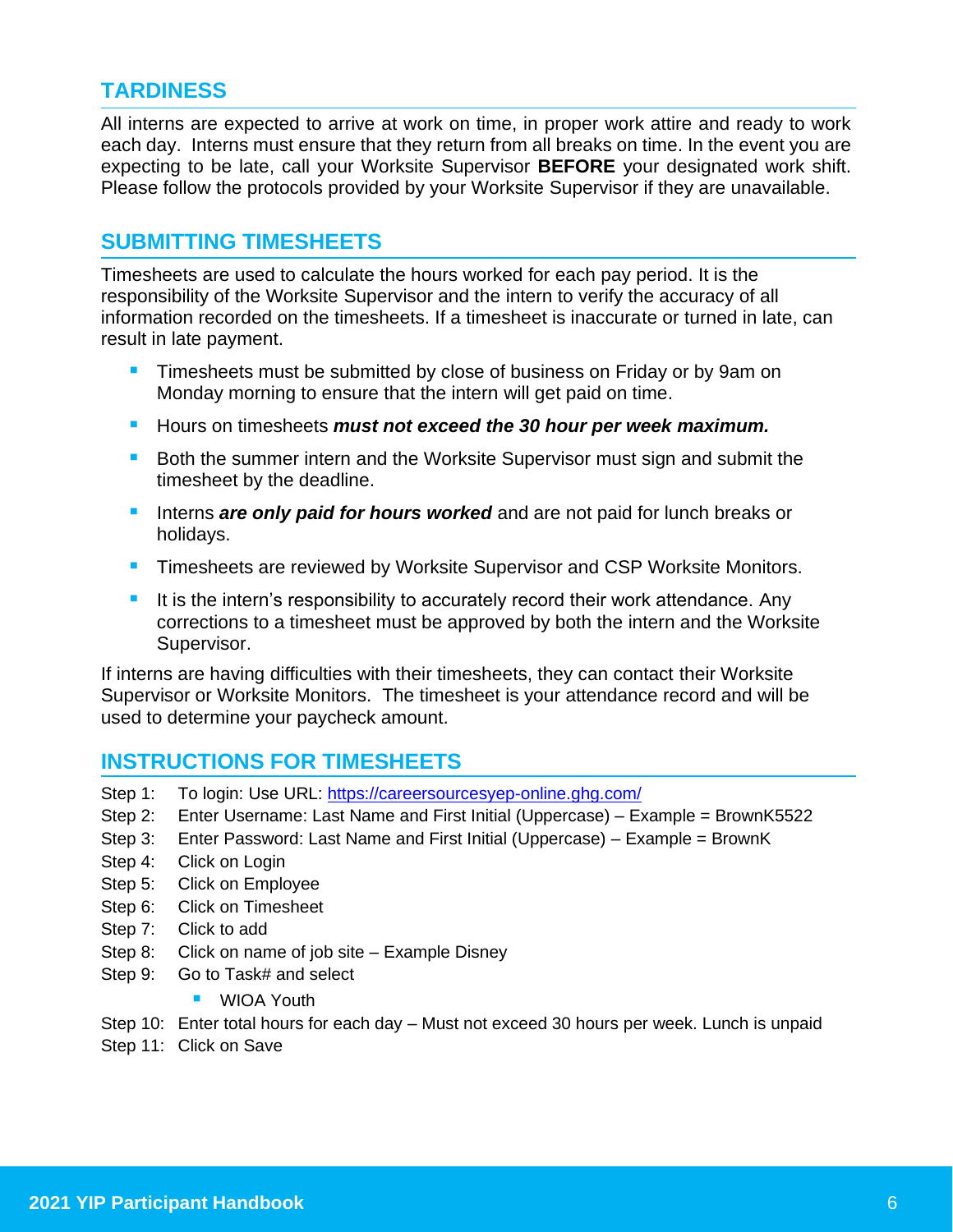#### **DIRECT DEPOSIT**

All interns are required to have an account with Fifth-Third Bank to receive payment for the hours worked through direct deposit. Payroll will be conducted on a bi-weekly basis according to the time submitted on the intern's timesheets. All accounts must be setup prior to the first week of work. If the intern is in need of a bank account, they can schedule an appointment with their nearest branch location.

#### **PAY SCHEDULE**

Interns are paid on a bi-weekly basis based on the time of placement. Worksite Monitor will be able to provide the pay periods and pay date once enrolled.

#### **MISCONDUCT AND PERFORMANCE CONCERNS**

Interns are expected to follow all guidelines and procedures provided in this handbook and by the guidelines provided by the worksite. Worksite Monitors should be notified immediately of any misconduct or performance concerns. A meeting will be scheduled with the intern to discuss their current performance and the expectation for improvement. Summer Interns who have engaged in misconduct or has ongoing performance issues may be terminated from the worksite.

#### **POOR PERFORMANCE**

Misconduct will be addressed by any of the following actions:

- Conversation about performance
- Verbal warning
	- $\circ$  Issue a poor performance notification to the intern
	- $\circ$  This notification will outline the concern(s), recommended steps to resolve the issues and establish a timeframe for corrective action to take place. This step will be completed in collaboration with Inter, Supervisor and Worksite Monitor.
- **EXT** Termination of the intern and removal from the Youth Internship Program.

#### **PARTICIPANT SUSPENSION / TERMINATION**

The following categories are potential grounds for suspension and/or termination*:*

- **E** Fraud and/or dishonesty (i.e. falsifying timesheets, taking something from work)
- **■** Under the influence of drugs or alcohol
- **■** Misuse/abuse of property
- Fighting or use of abusive language
- Inappropriate attire repeated violation of dress code
- Recurring absenteeism or tardiness
- Refusal to participate in training or work activity
- Disruptive behavior and/or attitude
- Theft
- **·** Insubordination
- Sleeping on the job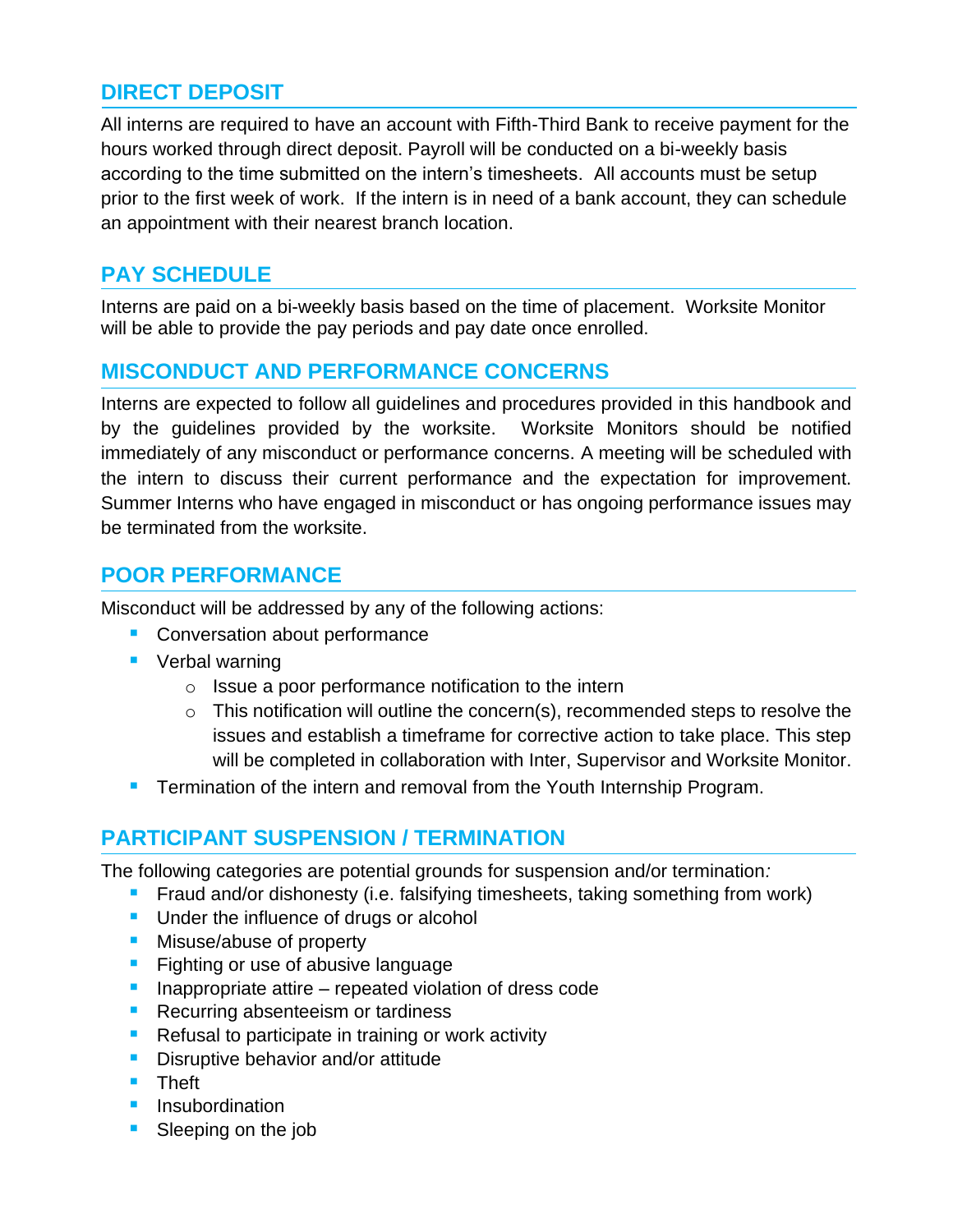If the intern engages in any of the above activities or your exhibits the above inappropriate behaviors, the incident will be reported to both the Worksite Supervisor and Worksite Monitors, and you may be suspended or terminated. A decision to terminate a intern is initiated from the Worksite Supervisor after having discussed the matter with the intern and Worksite Monitors.

#### **INCIDENT & ACCIDENT REPORTS**

Incidents and accidents must be reported **immediately** by notify a Worksite Supervisor and Worksite Monitors. A detail synopsis of any injury and the details of how and when the injury occurred must be provided. Please note: If an injury happens that impacts a intern's ability to perform their job duties, they are required to see a doctor and return provide a doctor's note before returning to work.

#### **HARASSMENT & HOSTILE WORK ENVIRONMENTS**

It is the expectation of the program that both interns and Worksite Monitors conduct themselves in a manner that does not display any form of harassment. Matters of harassment shall be viewed as significant by CareerSource Polk and shall be reviewed with serious consideration.

#### **FAIR LABOR STANDARDS ACT – CHILD LABOR**

The Fair Labor Standards Act (FLSA) establishes youth employment standards affecting employees in the private sector and Federal, State and local governments. The restrictions for workers under age 18 are as follows:

- Age 16 17 may perform any job not declared a hazardous job or occupation and are not subject to restrictions on hours.
- Age 18 has no restrictions and can Work in Any Job for Unlimited Hours.

#### **WORKSITE VISITS**

Worksite Monitor will conduct worksite visits throughout the 20-week program. The purpose of these worksite visits will be to see first-hand the type of work the interns are doing, discuss with the Worksite Supervisors how the intern's performance is going, and to assist with identify and achieve their goals.

#### **PARTICIPANT EVALUATION**

During the course of the 20-week program, Worksite Supervisors will evaluate the intern's job performance and skill level. Worksite Monitors will send a performance evaluation form to Worksite Supervisors for each intern **two** times during the 20-week program. The Worksite Supervisor should complete evaluations during the first 30 days and the last 30 days of participant employment at the worksite. The Worksite Supervisor and Worksite Monitors will go over the evaluation with the intern.

#### **SAFETY PRACTICES**

■ Do not operate any equipment which, in your opinion, is not in safe condition, or for which you do not have adequate training. Call Worksite Monitors for instructions. The appropriate numbers will be provided to you, prior to starting your Internship.